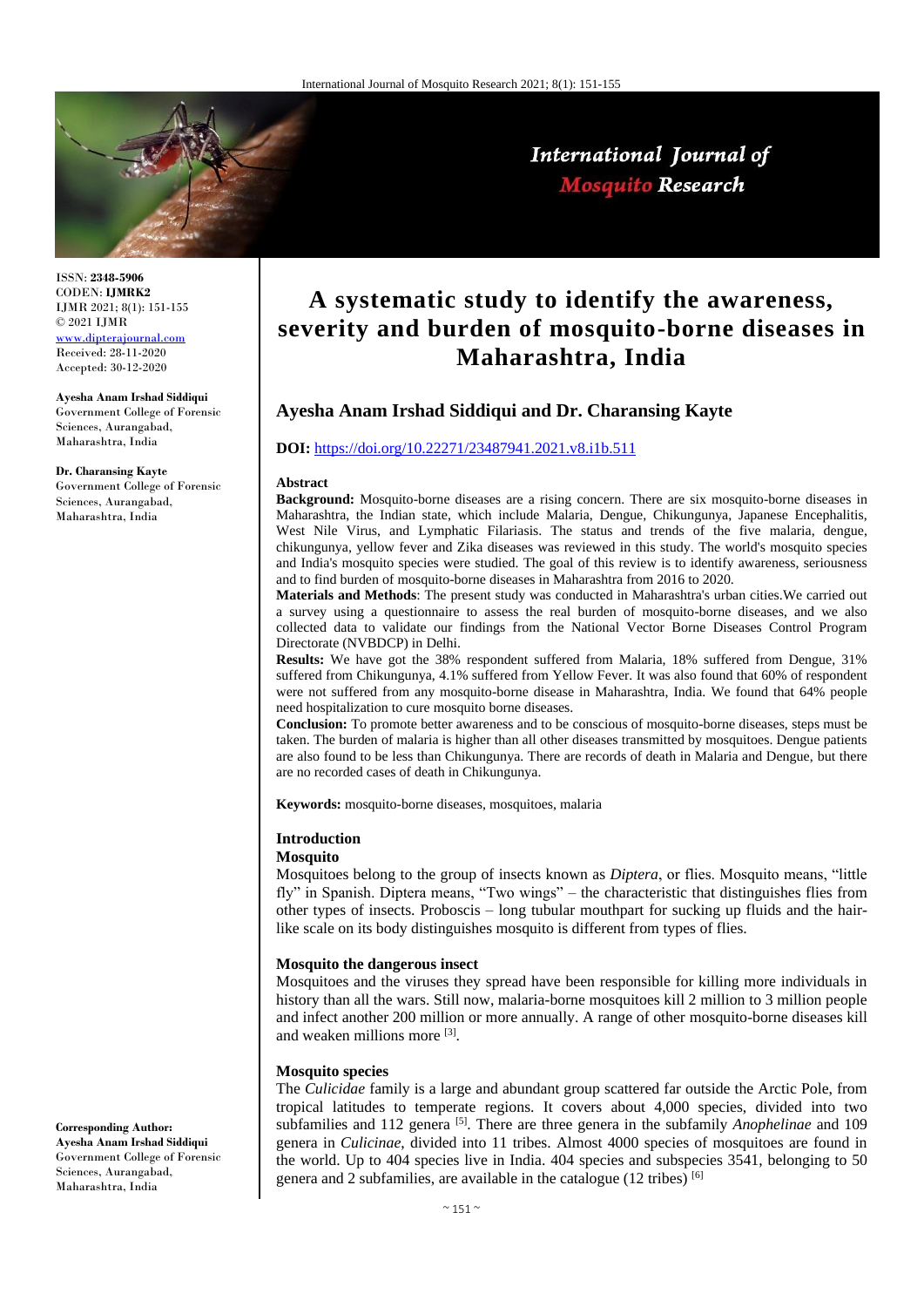#### **Vector - Parasites, Pathogens, Virus**

Any of the most significant diseases in humans, agriculture and nature are commonly described as 'vector-borne' by many parasites and pathogens. Throughout the tropical world, these include emerging parasites and pathogens including dengue virus. One of the widest possible meanings describes a vector as any organism that acts as an infectious agent carrier between organisms of a different species (vertebrate or invertebrate) [4]. Parasites are species that live in or on another organism that obtain shelter and food from the host and damage it [9]. Viruses are small unavoidable intracellular parasites which, by definition, contain the chromosome of either RNA or DNA, surrounded by a protective protein coat controlled by a virus. Viruses can be used as mobile genetic components, most likely of cellular origin and distinguished by a long co-evolution between the virus and the host <sup>[10]</sup>.

#### **Mosquito-borne diseases**

Infected mosquitoes with bacteria, viruses or parasites may spread diseases to humans and livestock [11]. The mosquito vectors mainly belong to three genera, Anopheles, Aedes and Culex[7]. The vector of *Aedes* mosquito is responsible for Chikungunya, Dengue, Lymphatic filariasis, Yellow Fever, and Zika. The vector of *Anopheles* is responsible for malaria and Lymphatic filariasis and *Culex* is responsible for Japanese, Ecephaltits, Lymphatic filariasis, West Nile fever. Each year, more than one billion people are infected and more than one million die from a mosquito-borne disease. Vectorborne diseases (VBD) have arisen as a significant public health issue in South-East Asian countries, including India, in recent years. In order to reduce these burdens, WHO draws attention to a group of diseases transmitted by insects and other vectors, the heavy health and economic burdens they impose and what needs to be done. Every year, vector-borne diseases cause more than one million deaths. However, although alarming, death counts significantly neglect the human suffering and hardship caused by these diseases, as many individuals who survive infection remain severely disabled, disfigured, maimed or blind [1].

According to data from Directorate of National Vector Borne Diseases Control Programme, from 2016-2020 in India 23983 cases are reported for Malaria,26 Deaths, 6792 cases of Dengue found and 33 deaths, and 7570 cases of Chikungunya found [2].

#### **Materials and Methods**

The present study was carried out in urban cities of Maharashtra. Maharashtra is a large state which can be found in west-central India, in the northwestern part of the Indian Subcontinent. It has the area of about 120 thousand square miles and is the state where the large cities of Mumbai, Nashik and Pune are located. Maharashtra is an Indian state lying between 19° 39' 47.8080" N and 75° 18' 1.0548" E <sup>[8]</sup>. The review of mosquito-borne diseases was done for a period of five years from 2016 to 2020 of Maharashtra. Total of 75 houses was selected for study by systematic random sampling.

#### **Data collected using a semi-structured questionnaire**

Data was collected using a semi-structured questionnaire during the transmission season of vector-borne diseases. The questionnaire included questions related to knowledge of people on mosquitoes borne diseases, the diseases spread by them, respondent's experience of mosquito-borne diseases and experiences of family members suffering from mosquitoborne diseases. Data is also collected about the hospitalization needed for mosquito-borne diseases.

| Table 1: Socio-demographic distribution of study population |
|-------------------------------------------------------------|
|-------------------------------------------------------------|

| Social demographic Variables | variables         | percentage |  |  |
|------------------------------|-------------------|------------|--|--|
|                              | 20-30             | 36%        |  |  |
|                              | $31 - 40$         | 44%        |  |  |
| Age group                    | $41 - 50$         | 17%        |  |  |
|                              | 51-60             | 3%         |  |  |
|                              | Male              | 42%        |  |  |
| Gender                       | Female            | 58%        |  |  |
|                              | Prefer not to say |            |  |  |
|                              | Doctorate         | 18%        |  |  |
|                              | Post Graduate     | 38%        |  |  |
| <b>Qualification</b>         | Graduate          | 26%        |  |  |
|                              | Undergraduate     | 19%        |  |  |

**Table 2:** Awareness and severity of mosquito borne diseases

|                                         | Yes    | 72%             |  |  |
|-----------------------------------------|--------|-----------------|--|--|
| Awareness of mosquito<br>borne diseases | No     | 23%             |  |  |
|                                         | May Be | 5%              |  |  |
|                                         | Yes    | 64              |  |  |
| Need of Hospitalization                 | No     | 31%             |  |  |
|                                         | May be | 50 <sub>6</sub> |  |  |



Awareness of mosquito borne diseases Need of Hospitalization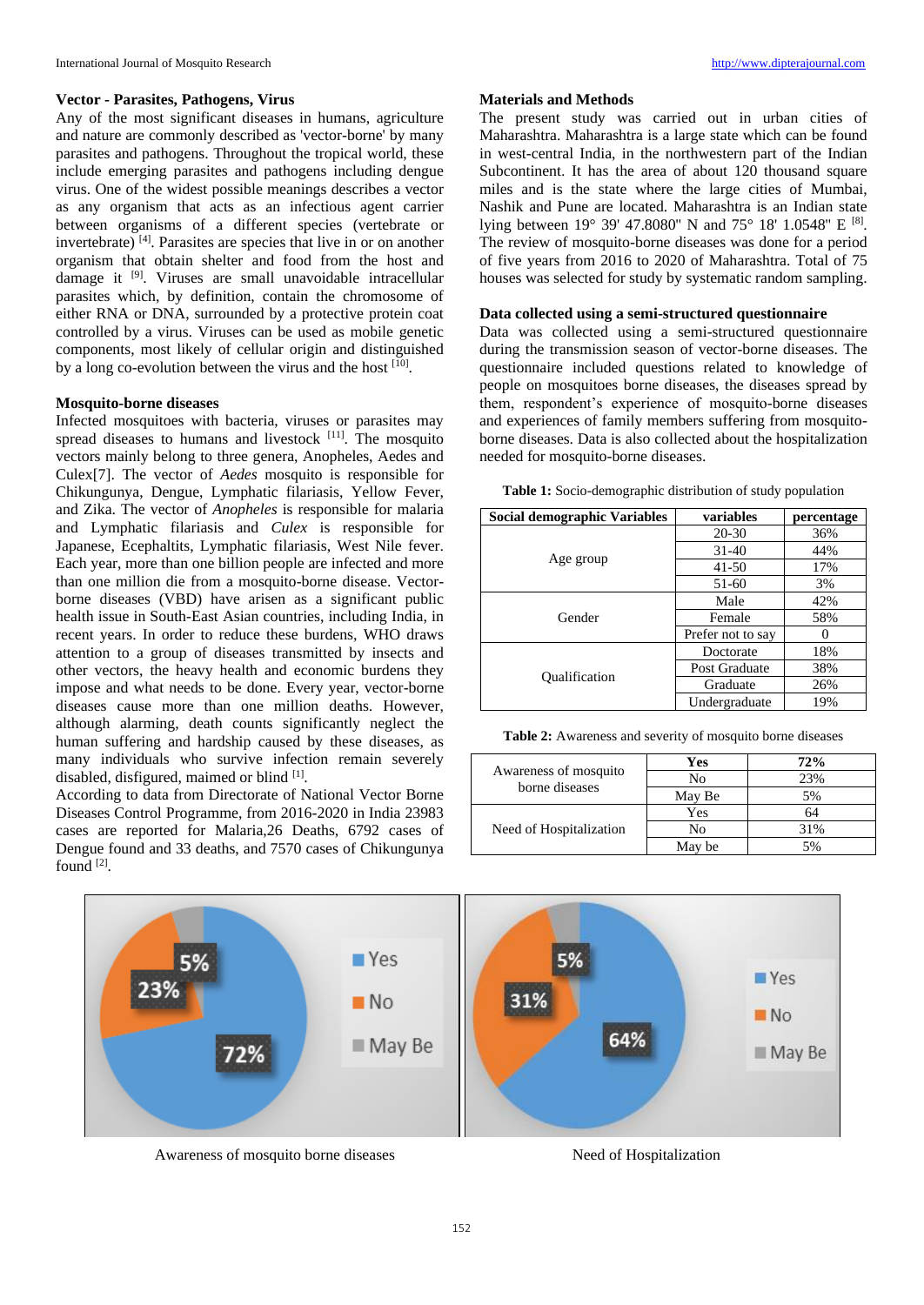| <b>Diseases</b>   | <b>Burden</b> % |  |  |
|-------------------|-----------------|--|--|
| Malaria           | 38%             |  |  |
| Dengue            | 18%             |  |  |
| Chikungunya       | 31%             |  |  |
| Yello Fever       | 13%             |  |  |
| Zika              | 0%              |  |  |
| None of the above | ናበ%             |  |  |

**Table 3:** Mosquito Borne Diseases Burden



#### **Data from Directorate of National Vector Borne Diseases Control Programme(NVBDCP)**

We had collected data of the number of confirmed cases and death cases of mosquito-borne diseases from Directorate of National Vector Borne Diseases Control Programme, 22 Sham Nath Marg, Delhi-110054. We have verified our survey data with this data collected from NVBDCP.

**Table 3:** Mosquito Borne Diseases Burden from 2016-2020: Malaria, Dengue and Chikungunya

| SI.<br>No. | Diseases    | 2016  |                                                                                                               | 2017  |       | 2018  |       | 2019  |       | $2020$ (till July) |       |
|------------|-------------|-------|---------------------------------------------------------------------------------------------------------------|-------|-------|-------|-------|-------|-------|--------------------|-------|
|            |             |       | No. of No. of deaths. No. of No. of deaths. No. of No. of deaths. No. of No. of deaths. No. of No. of deaths. |       |       |       |       |       |       |                    |       |
|            |             | cases | cases                                                                                                         | cases | cases | cases | cases | cases | cases | cases              | cases |
|            | Malaria     | 23983 | 26                                                                                                            | 7710  | 20    | 10757 |       | 10757 |       | 3090               |       |
|            | Dengue      | 6792  |                                                                                                               | 7829  | 65    | 11011 |       | 14907 | 29    | 1499               |       |
|            | Chikungunva | 2949  |                                                                                                               | 1438  |       | 1009  |       | 1646  |       | 343                |       |



**Fig 2:** Mosquito Borne Diseases Burden from 2016-2020 - NVBDCP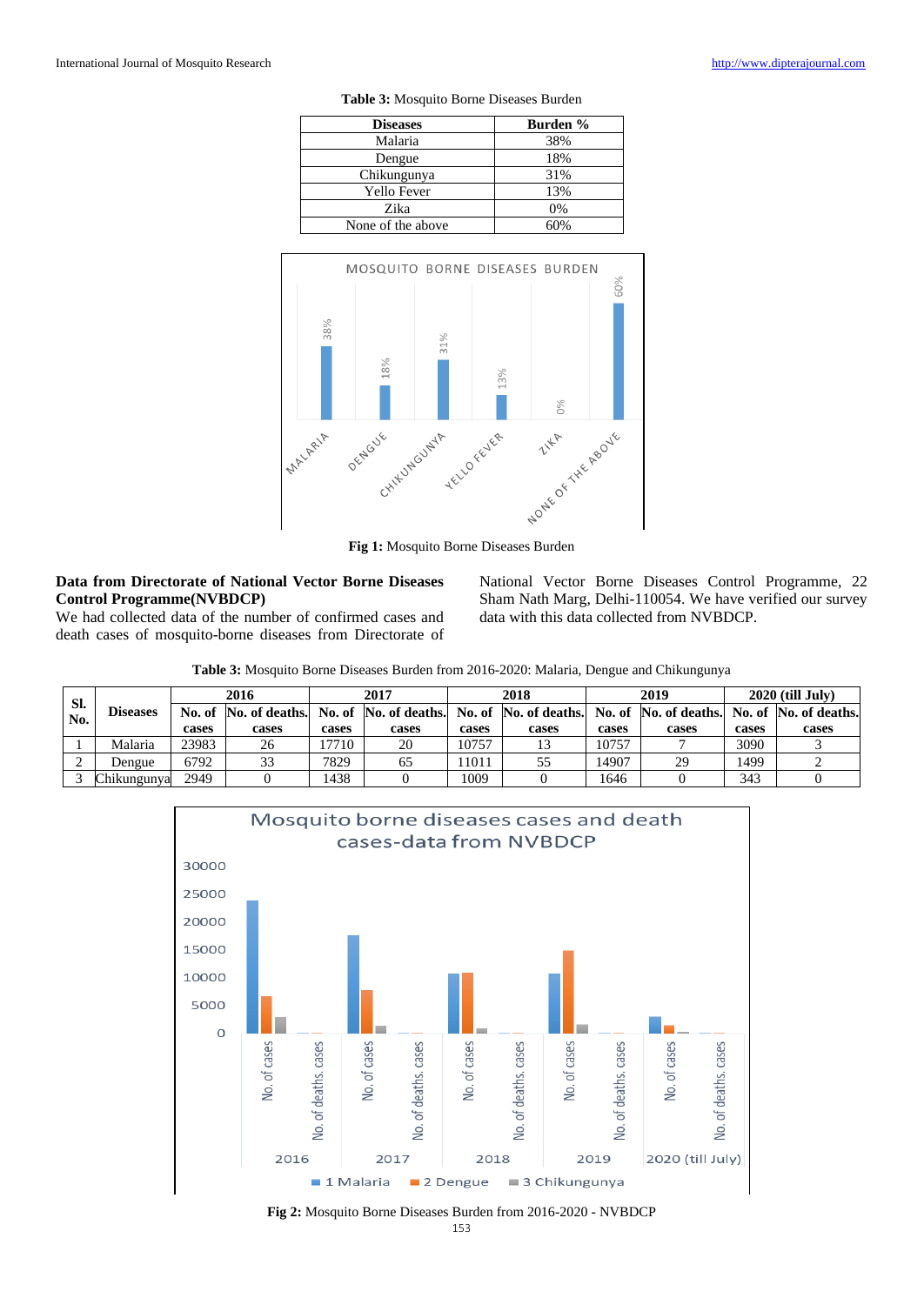#### **Survey Results**

- 1. The participants of this sample were males (42%) and females (58 percent).
- 2. In the different age groups, the population was split. 36% of the population was found to be 20-30 years old, 44% were 31-40 years old, 17% were 41-50 years old, and 3% were 51-60 years old.
- 3. In this study subjects were divided in the different qualification group of doctorate (18%) postgraduate (38%), graduate (26%) and under graduate (19%).
- 4. The research acquired knowledge and mindset towards the disease borne by mosquitoes. We find that 71% of people are conscious about mosquito borne diseases, while 23% of the population know little about it, while 5% know nothing about mosquito borne diseases.
- 5. We reviewed a need for hospital treatment for mosquitoborne diseases to understand the seriousness of the diseases. It also came to know that 64% of respondents needed hospitalization for mosquito-borne diseases, 31% did not need hospital admission for the same diseases.
- The study shows that 38% of respondents suffered from Malaria, 18% of respondents suffered from Dengue, 31% of respondents suffered from Chikungunya, and 4.1% of respondents suffered from Yellow fever.The present

study also indicate that 60% ofthe respondents did not have any mosquito-borne illness.

#### **Data from Directorate of National Vector Borne Diseases Control Programme**

- 1. The data is also obtained from NVBDCP, and the burden of malaria is observed to be higher than all other mosquito-borne diseases.
- 2. It has also been found that there are cases of death in Malaria and Dengue, but in Chikungunya there are no cases of death.
- 3. It was also noted that more patients of Dengue than patients of Chikungunya.
- 4. From 2016 to 2020, the mortality rate for all mosquitoborne diseases has dropped.

#### **Comparison of survey data and data collected from NVBDCP**

Data from Directorate of National Vector Borne Diseases Control Programme, collected and verified with survey data. It was found that the percentage of Malaria patients is more than all other mosquito-borne diseases. It was also found that Dengue patients were less than Chikungunya in survey but in NVBDCP data Chikungunya patients were less than Dengue.



**Fig 3:** Comparison of mosquito borne disease burden

#### **Discussion**

In the study, patients with malaria were found to be more susceptible than all other mosquito-borne diseases. It was also noticed that there are more Chikungunya cases than Dengue. Data from the National Vector Borne Diseases Control Program Directorate indicates that more than all other mosquito borne diseases are people suffering from malaria. It was also found that there were deaths in Malaria and Dengue, but in Chikungunya there were no reported deaths. It was also found that there were more Dengue patients than Chikungunya patients. According to the National Vector Transmitted Diseases Control Programme survey, the rate of death for all mosquito-borne diseases has declined from 2016

to 2020. Survey data is verified, with data from the Directorate of the National Vector Borne Diseases Control Programme

#### **Conclusion**

The study gained insight and attitude towards the disease borne by mosquitoes. In order to understand the intensity of the diseases, we reviewed the need for hospitalisation for mosquito-borne diseases. It can be suggested that there is a need for enhanced initiatives to create public awareness and activate the community with regard to the preventive steps that can be taken. There are more malaria patients in Maharashtra than any mosquito-borne disease. Dengue